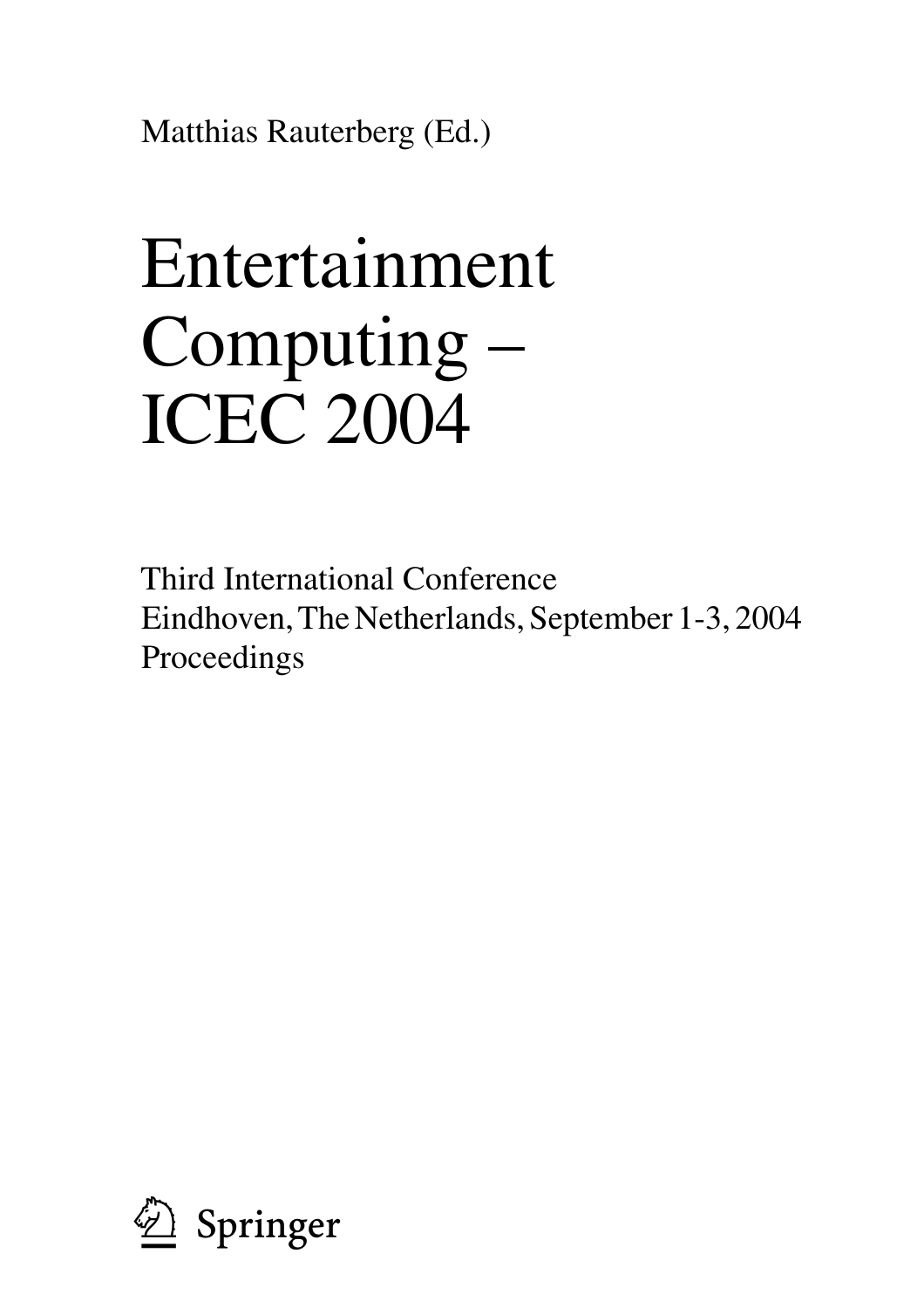Volume Editor

Matthias Rauterberg Technical University Einhoven Department of Industrial Design Den Dolech 2, 5612 AZ Eindhoven The Netherlands E-mail: g.w.m.rauterberg@tue.nl

Library of Congress Control Number: 2004110770

CR Subject Classification (1998): H.5, H.4, H.3.5, I.2.9-11, I.3, J.5, K.8, K.4, C.2

ISSN 0302-9743 ISBN 3-540-22947-7 Springer Berlin Heidelberg New York

This work is subject to copyright. All rights are reserved, whether the whole or part of the material is concerned, specifically the rights of translation, reprinting, re-use of illustrations, recitation, broadcasting, reproduction on microfilms or in any other way, and storage in data banks. Duplication of this publication or parts thereof is permitted only under the provisions of the German Copyright Law of September 9, 1965, in its current version, and permission for use must always be obtained from Springer. Violations are liable to prosecution under the German Copyright Law.

Springer is a part of Springer Science+Business Media

springeronline.com

© IFIP International Federation for Information Processing, Hofstrasse 3, A-2361 Laxenburg, Austria 2004 Printed in Germany

Typesetting: Camera-ready by author, data conversion by PTP-Berlin, Protago-TeX-Production GmbH Printed on acid-free paper SPIN:  $11312406$   $06/3142$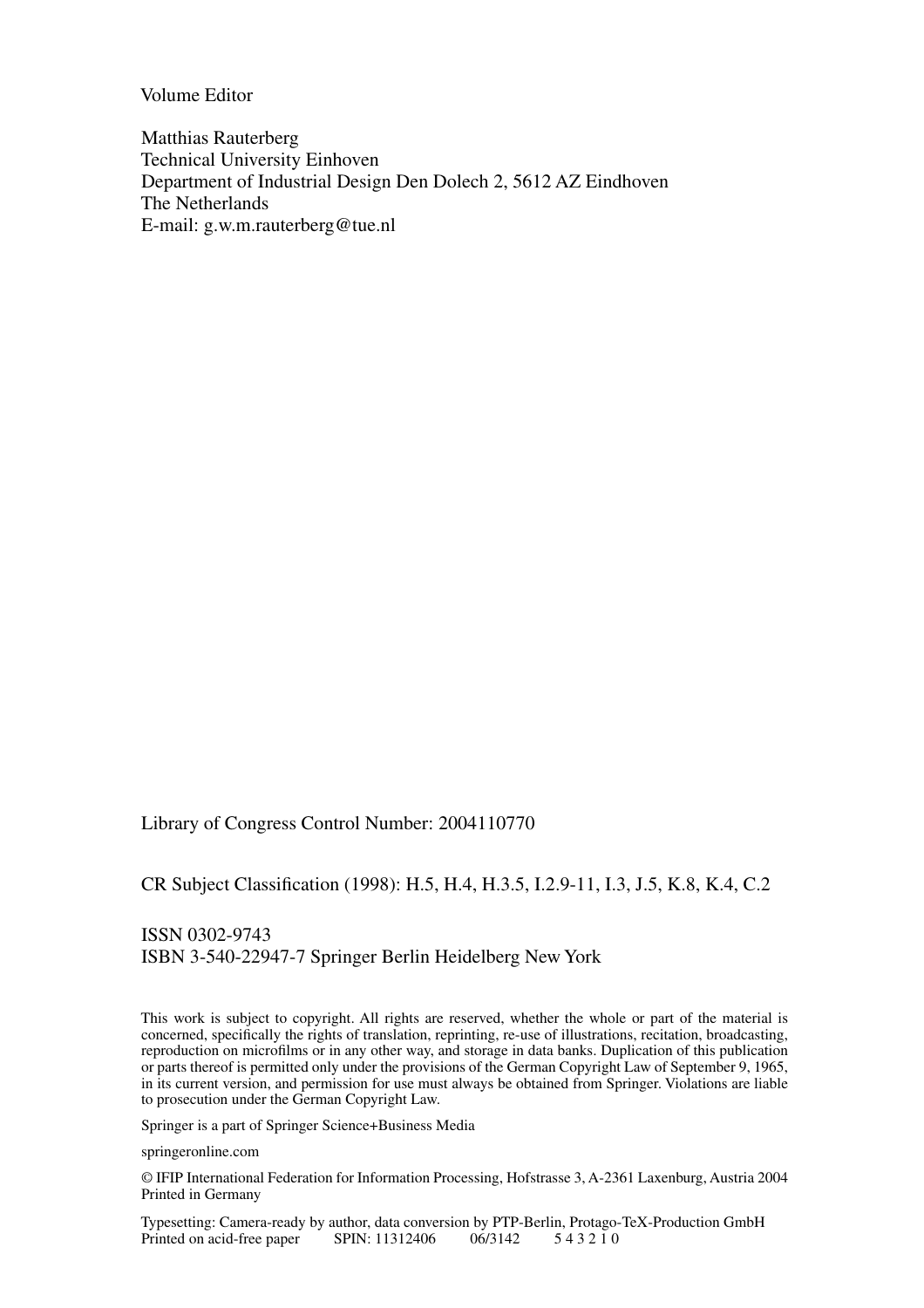## **Preface**

The advancement of information and communication technologies (ICT) has enabled broad use of ICT and facilitated the use of ICT in the private and personal domain. ICT-related industries are directing their business targets to home applications. Among these applications, entertainment will differentiate ICT applications in the private and personal market from the office. Comprehensive research and development on ICT applications for entertainment will be different for the promotion of ICT use in the home and other places for leisure. So far engineering research and development on entertainment has never been really established in the academic communities. On the other hand entertainment-related industries such as the video and computer game industries have been growing rapidly in the last 10 years, and today the entertainment computing business outperforms the turnover of the movie industry. Entertainment robots are drawing the attention of young people. The event called RoboCup has been increasing the number of participants year by year. Entertainment technologies cover a broad range of products and services: movies, music, TV (including upcoming interactive TV), VCR, VoD (including music on demand), computer games, game consoles, video arcades, gambling machines, the Internet (e.g., chat rooms, board and card games, MUD), intelligent toys, edutainment, simulations, sport, theme parks, virtual reality, and upcoming service robots.

The field of entertainment computing focuses on users' growing use of entertainment technologies at work, in school and at home, and the impact of this technology on their behavior. Nearly every working and living place has computers, and over two-thirds of children in industrialized countries have computers in their homes as well.All of us would probably agree that adults and children need to become competent users to be prepared for life and work in the future. Especially children's increasing use of entertainment technologies brings with it both the risk of possible harm and the promise of enriched learning, well-being and positive development.

Between now and the near future, digital technologies will become more powerful and affordable for all users and at every level, in digital networks and in product offerings. An increasing number of people will be able to compile, program, edit, create and share content; as a result, they will gain more control and become more immersed in media experiences. But more than technical challenges, the social implications on human behavior will be of most importance. We need a media ecology movement to heighten consciousness to fight the waste and pollution that the media produces. It is indeed a question of the mental environment for our children and future generations. The questions we must ask ourselves are: Do we give them a world that is challenging, stimulating, inspiring, and really entertaining? Do we encourage their intelligence, creativity and curiosity?

To address and hopefully answer these questions and to advance this newly born area of entertainment technologies it is important to build a good relationship between academia and industry, and to set up a task force group. This was the main motivation that in August 2000 prompted the International Federation for Information Processing (IFIP) General Assembly to approve the setting up of the Entertainment Computing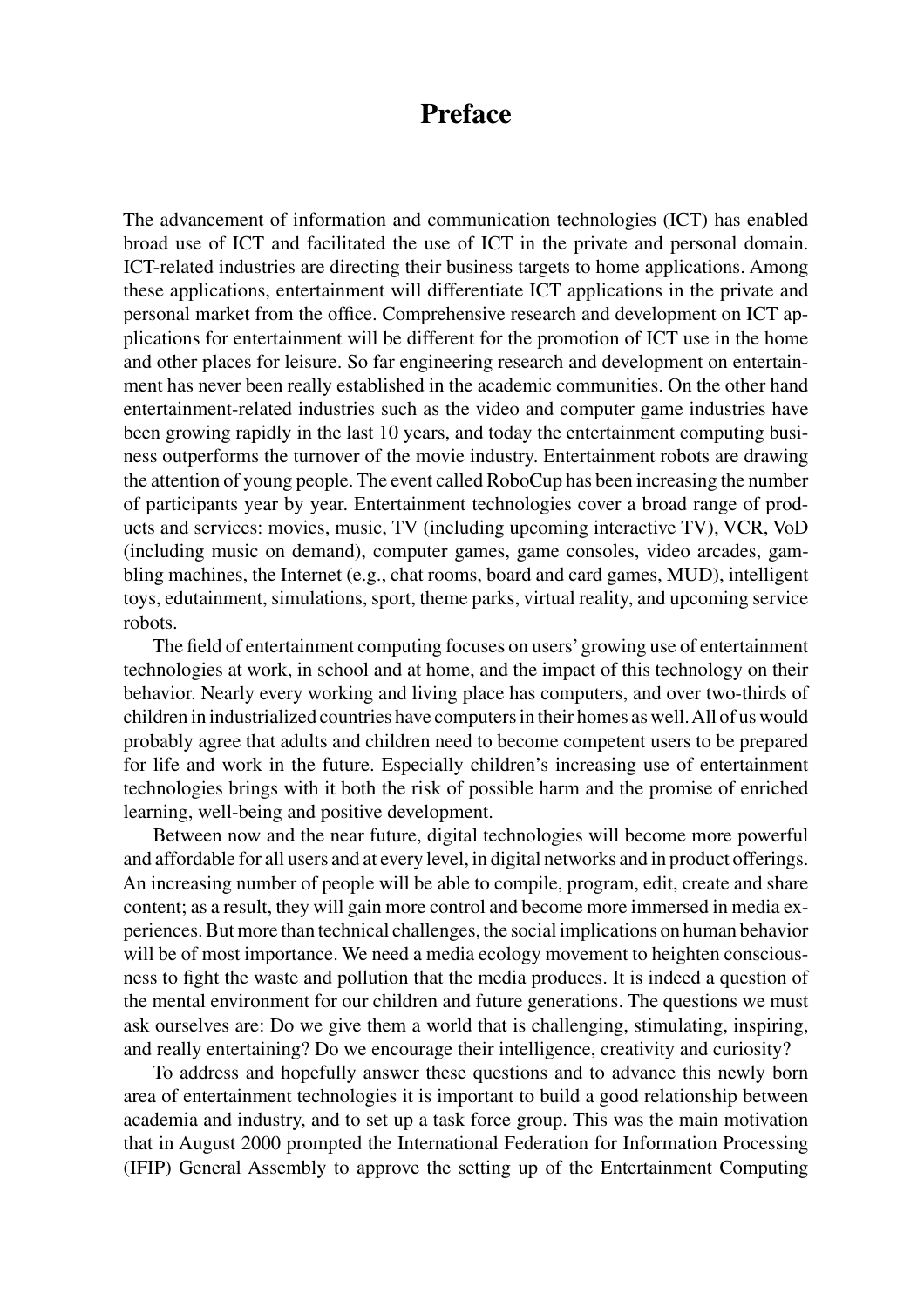Specialist Group (SG16) under the auspices of IFIP and the Committee for Cooperation with Industry (CCI).

First of all, the major efforts of SG16 activities were directed toward demonstrating that the subject could be mature enough to attract the broad interest of the ICT community. For this purpose a technical event, the 1st International Workshop on Entertainment Computing (IWEC), was planned, and IWEC Steering Committee members were appointed (Bruce Blumberg from MIT Media Lab, USA; Marc Cavazza from the University of Teesside, UK; Jaap van den Herik from the Universiteit Maastricht, Netherlands; Tak Kamae from Laboratories of Image Science and Technology, Japan; Donald Marinelli from Carnegie Mellon University, USA; Ryohei Nakatsu from ATR, Japan; Matthias Rauterberg from the Technische Universiteit Eindhoven, Netherlands; and Demetri Terzopoulos from the University of Toronto, Canada).

The first important opportunity came when IFIP TC13 on "Human-Computer Interaction" kindly offered a time slot for a first international panel on entertainment computing at the prestigious INTERACT 2001 conference in Tokyo (Japan) in July 2001. The IWEC Steering Committee decided to accept this kind offer to increase the presence of SG16 and IWEC. At the panel many participants showed interests in entertainment computing.

In the next year, 2002, the first international workshop on entertainment computing (IWEC) was launched. IWEC 2002 was successfully held at Makuhari (Japan) on May 14–17, 2002. IWEC 2002 attracted over 100 participants and over 60 papers were published in the proceedings by Kluwer (edited by Ryohei Nakatsu and Junichi Hoshino). At IWEC 2002 were many high-quality papers and several interesting technical demonstrations. In other words, evidence that entertainment computing was already an important technical area. At IWEC 2002 we had an extended SG16 meeting, and it was agreed unanimously that the formation of a new technical committee (TC) on entertainment computing should be proposed formally to IFIP at the General Assembly at Montreal in 2002.

Based on the success of IWEC 2002, SG16 organized the next International Conference on Entertainment Computing (ICEC 2003), that was held during May 8–10, 2003 at the Entertainment Technology Center at Carnegie Mellon University, Pittsburgh (USA). ICEC 2003 was also successful with more than 100 attendees, 20 highly select papers, several prestigious keynote talks, and invited panels. All the papers for ICEC 2003 were accepted by ACM for inclusion in their ACM online digital library.

To complete the first around-the-world cycle "Japan–USA–Europe", the 3rd International Conference on Entertainment (ICEC 2004) was held in Europe at the Technische Universiteit Eindhoven during September 1–3, 2004. This conference attracted 27 full papers. Around 150 attendees from academia and industry participated in this successful conference. In several parallel sessions full papers, short papers, posters, system demonstrations and exhibitions from industry were presented. The program included three well-received keynote talks, three specially invited topic talks, and an outstanding super-chess contest organized by Jaap van den Herik.

For more information about ICEC 2004 have a look at the homepage on the Internet: http://www.icec.id.tue.nl/